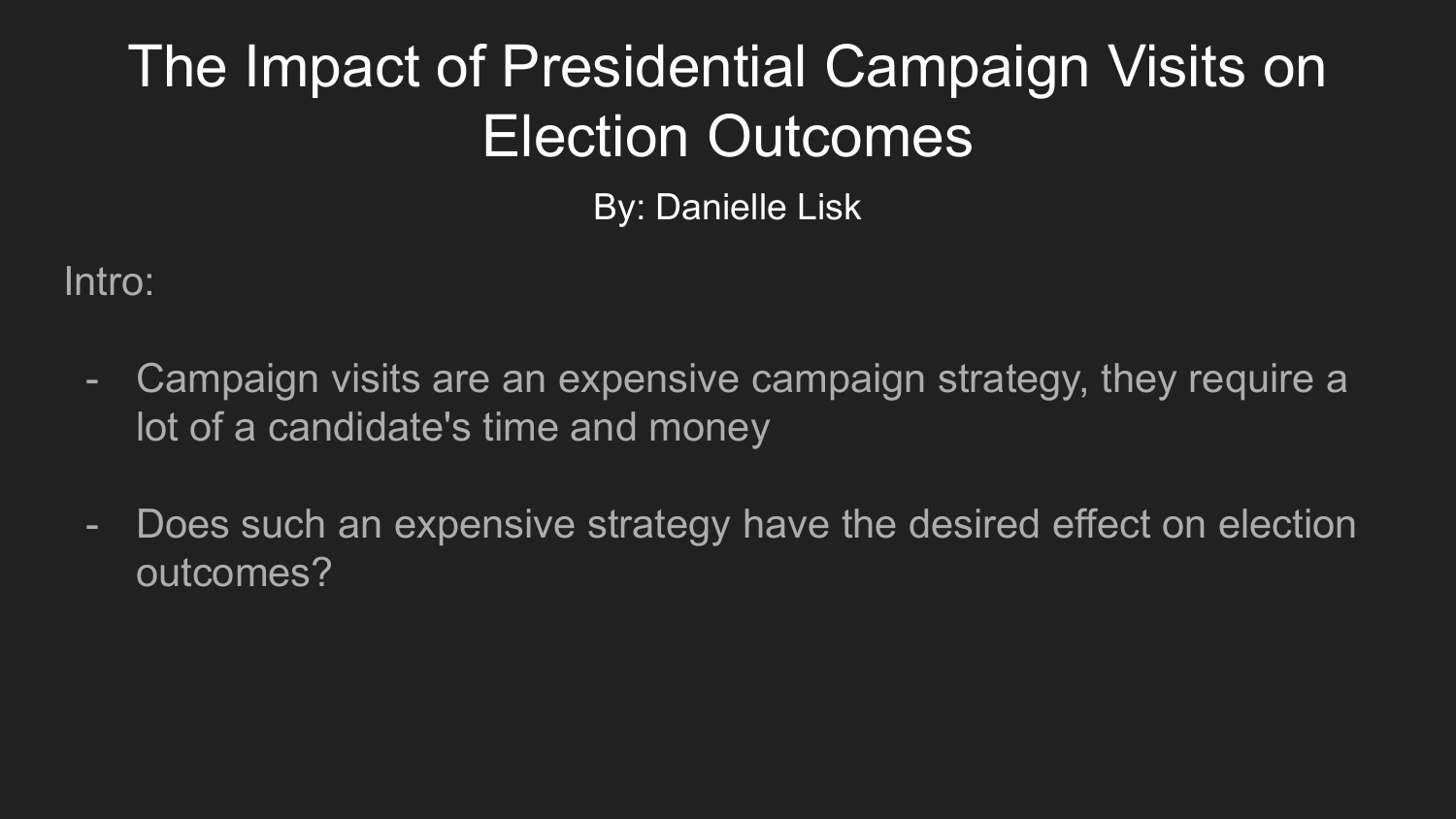### Research Question + Hypothesis

RQ: Does the frequency of presidential campaign visits impact election outcomes?

Hypothesis:

- Presidential election outcomes will not be significantly impacted at the county-level by the amount of campaign visits a candidate makes to that county.

> IV: Campaign Visit Frequency



DV: Election **Outcomes**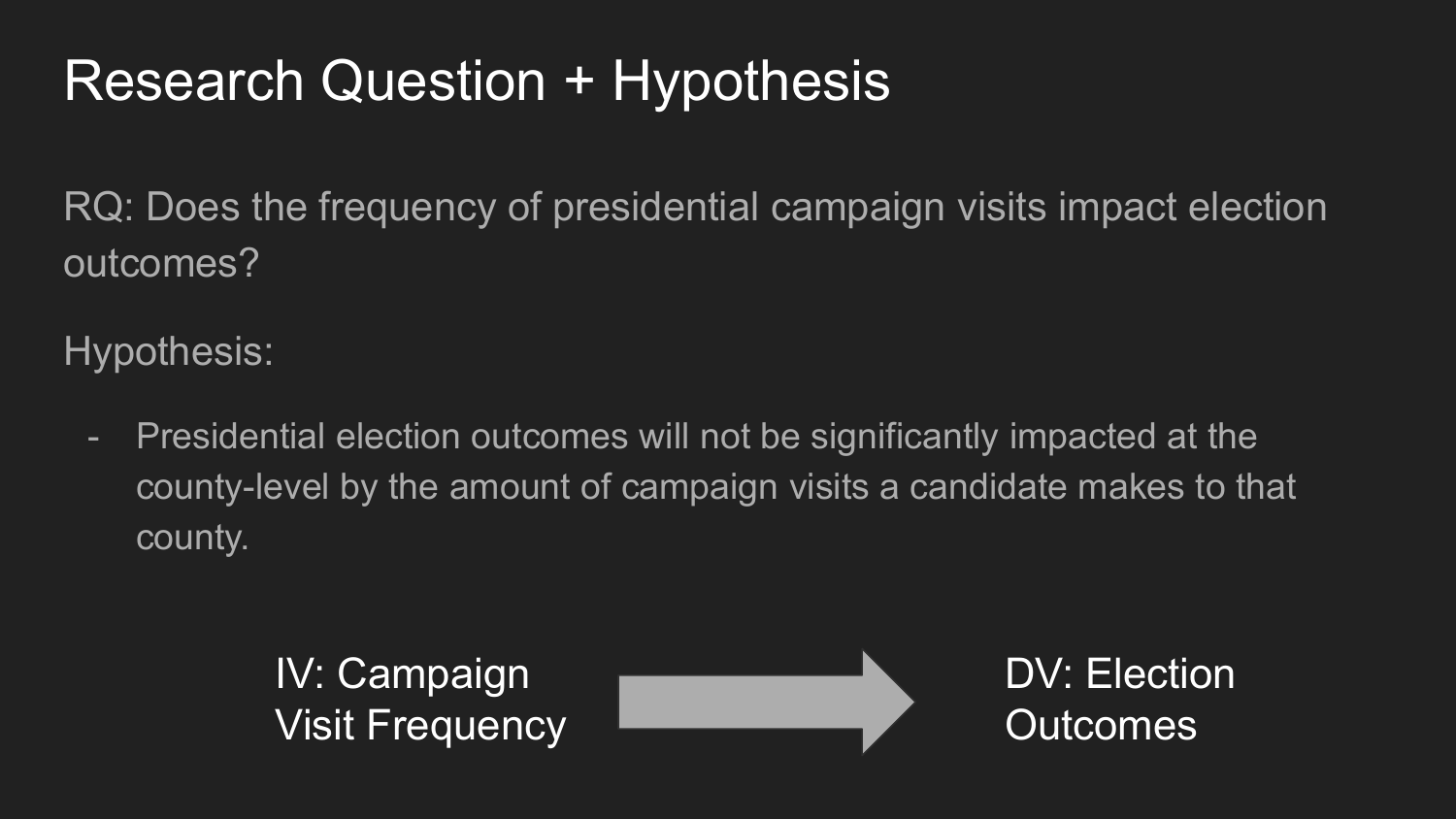### Literature Review

High intensity campaigning has significant impact:

- McClurg and Holbrook 2009 + Strömberg 2008
	- Voter behavior more predictable in states receiving high-intensity campaigning
	- Intense campaigning in states where a candidate is behind impacts voter behavior

High intensity campaigning has minimal impact:

- Wolak 2006 + Devine 2018
	- battleground state environment reflects the partisan nature of the state rather than the effect of campaign efforts
	- visits don't have a large impact on election outcomes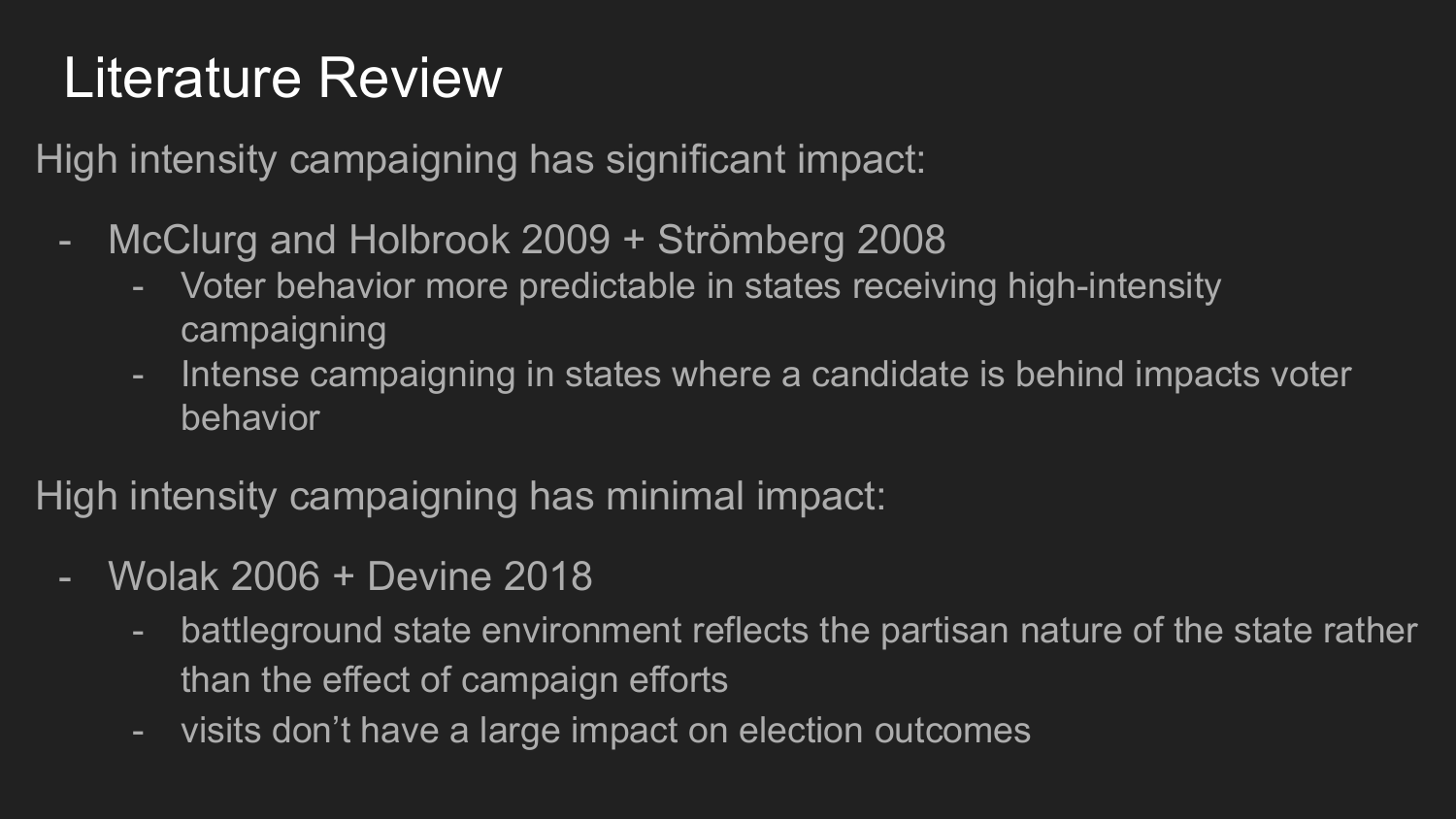#### Case Selection

2016 election, battleground states

- Why 2016?
	- Data is recent, accessible, and plentiful for this election
	- Trump made more visits than Clinton and won, was it a factor?

- Why battleground states?
	- Typically receive the most visits
	- 2016 battleground states (11):
		- Colorado, Florida, Iowa, Michigan, Nevada, New Hampshire, North Carolina, Ohio, Pennsylvania, Virginia, Wisconsin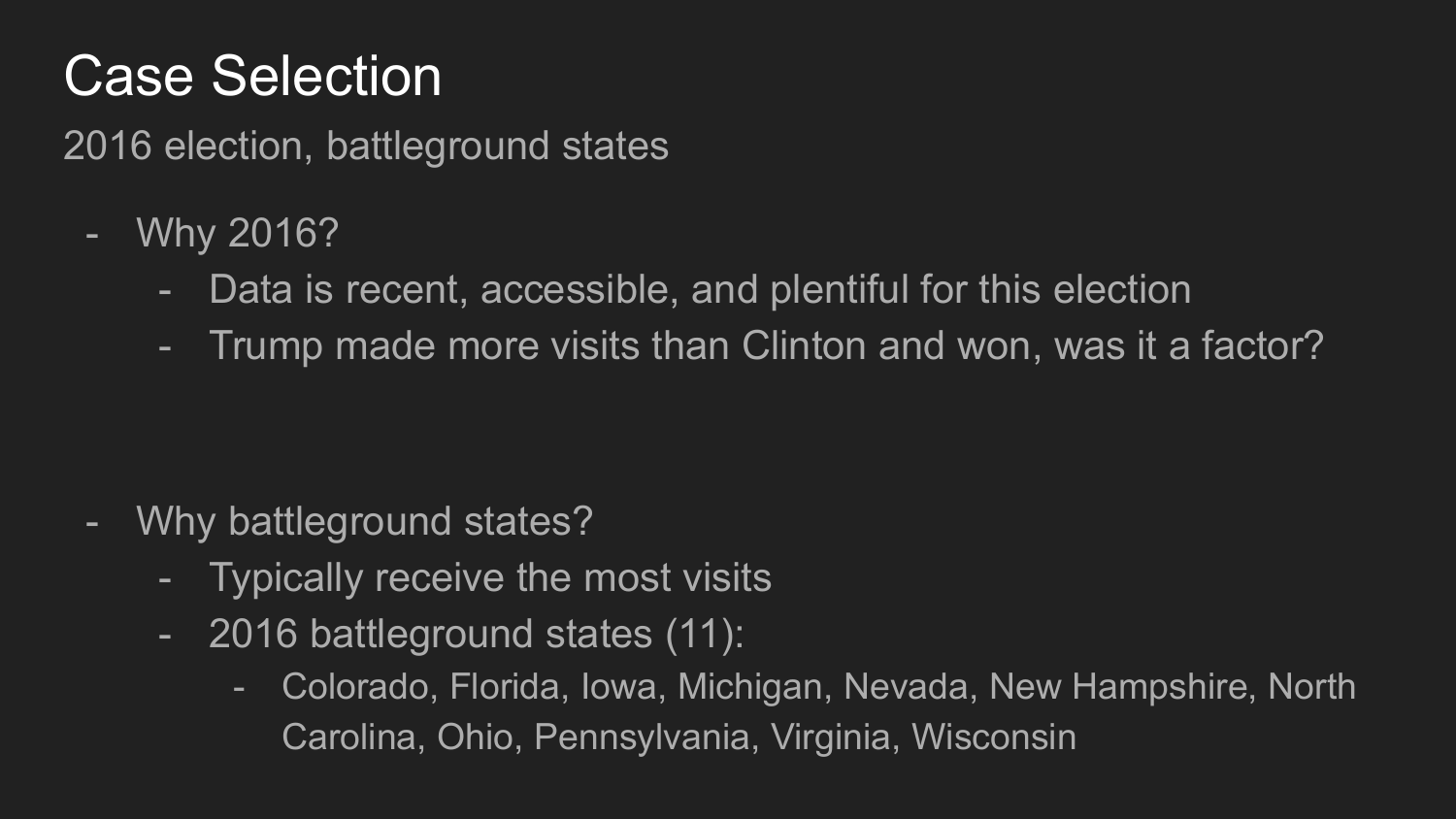### Methodology

- Compare for each state and county visited:
	- # of visits made by Trump and Clinton in battleground states from 7/25/2016 - 11/7/2016
	- 2016 election outcomes
	- 2012 election outcomes

Determining significance:

- Candidate visits and wins a county that did not vote for their party in 2012.
- Candidate visits a county more than their opponent and wins it.
- Candidate visits a state more than their opponent and wins it.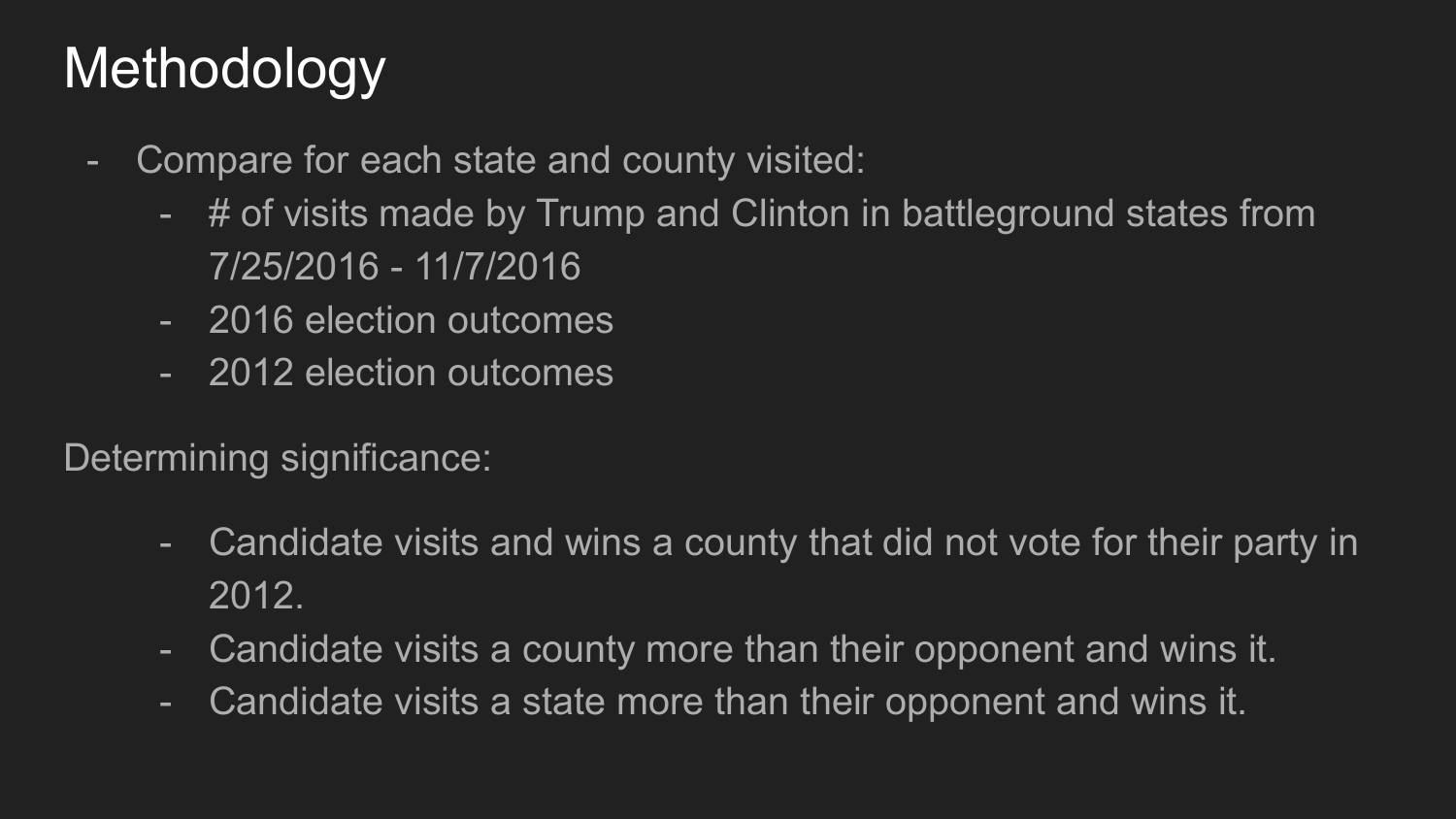### Data example - Michigan

(Not enough space to show all 11 tables, so here's one with significant results for example)

| County                    | Eaton              | Kent           | Macomb                                  | <b>Oakland</b>               | Ottawa                  | Wayne          |
|---------------------------|--------------------|----------------|-----------------------------------------|------------------------------|-------------------------|----------------|
| 2016 result               | $\Gamma$ Trump (R) | Trump(R)       | $\mathrm{Trump}\left(\mathrm{R}\right)$ | $\text{Clinton}(\mathbf{D})$ | $\prod$ Trump $(R)$     | Clinton (D)    |
| 2012 result               | D                  | $\vert$ R      | D                                       | $\overline{D}$               | $\overline{\mathsf{R}}$ | D              |
| # Clinton<br>visits $(4)$ | $\overline{0}$     | $\overline{0}$ | $\mid 0$                                | $\mid 0 \mid$                |                         | $\overline{3}$ |
| $#$ Trump<br>visits $(7)$ |                    | $\overline{2}$ | $\overline{2}$                          |                              | $\mid 0$                |                |

- Oakland and Ottawa Counties were won by the candidate that did not visit them
- Clinton visited Wayne County 3 times and won, Trump visited it once
- Trump visited and won Macomb and Eaton County, which both voted Democrat in 2012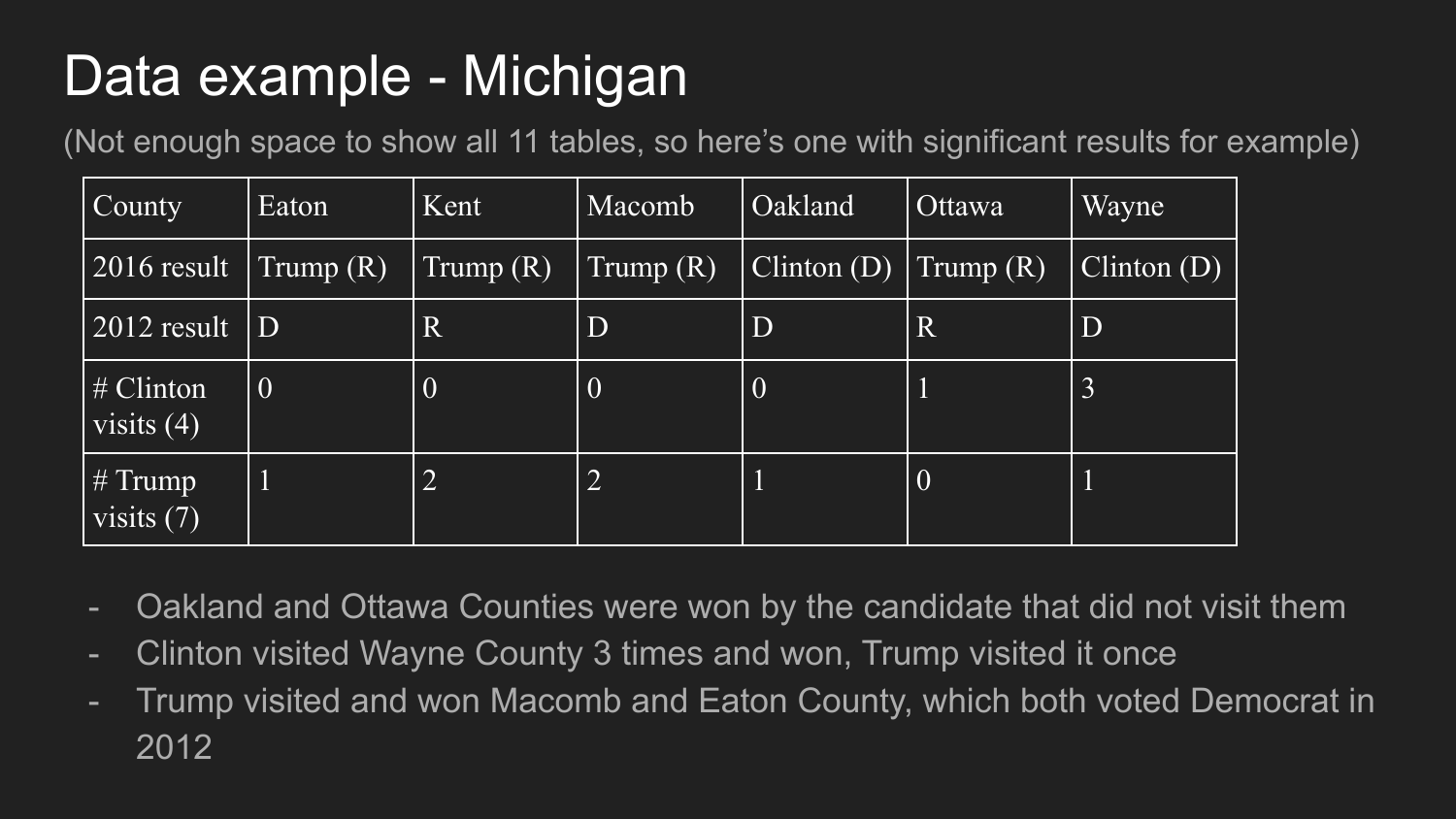## Data Summary - 11 States

Clinton

- 78 total visits in 42 counties
- Won 32 of 42 counties visited
- Did not win any county visited which had voted Republican in 2012
- Won 3 of 9 battleground states visited (did not visit Virginia or Wisconsin)

Trump

- 125 total visits in 88 counties
- Won 50 of 88 counties visited
- Won 8 counties visited that voted Democrat in 2012
- Won 7 out of 11 battleground states visited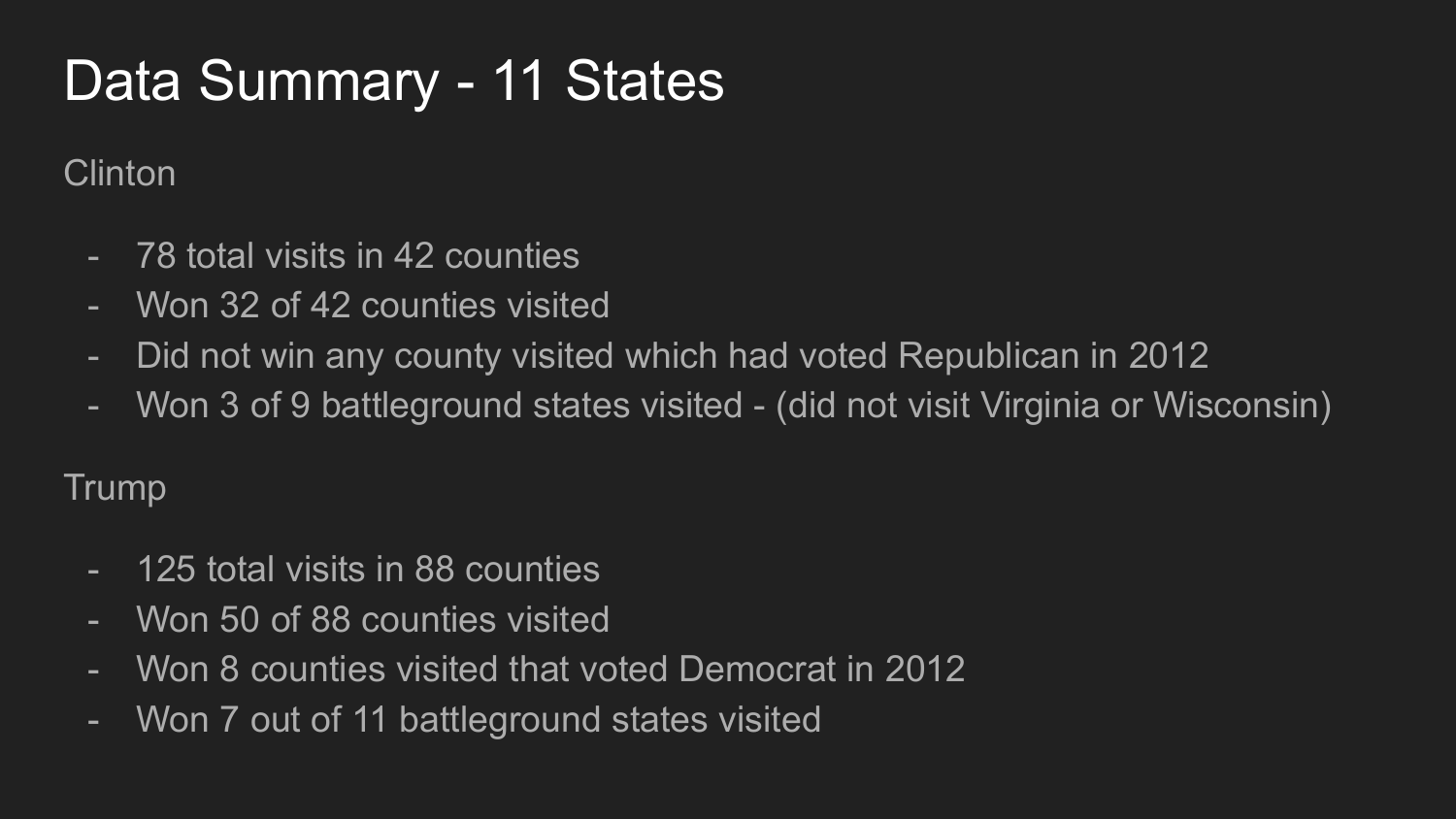### Analysis

County level impact - supports hypothesis

- Results suggest frequency of campaign visits does not have an impact on election outcomes at the county level

- Both candidates lost counties they visited multiple times, but won counties they visited only once
- Candidates would lose counties they visited, even though their opponent did not visit there, suggesting other factors contributed
	- Michigan Oakland and Ottawa Counties
	- Happened in at least one county in 9 out of 11 states examined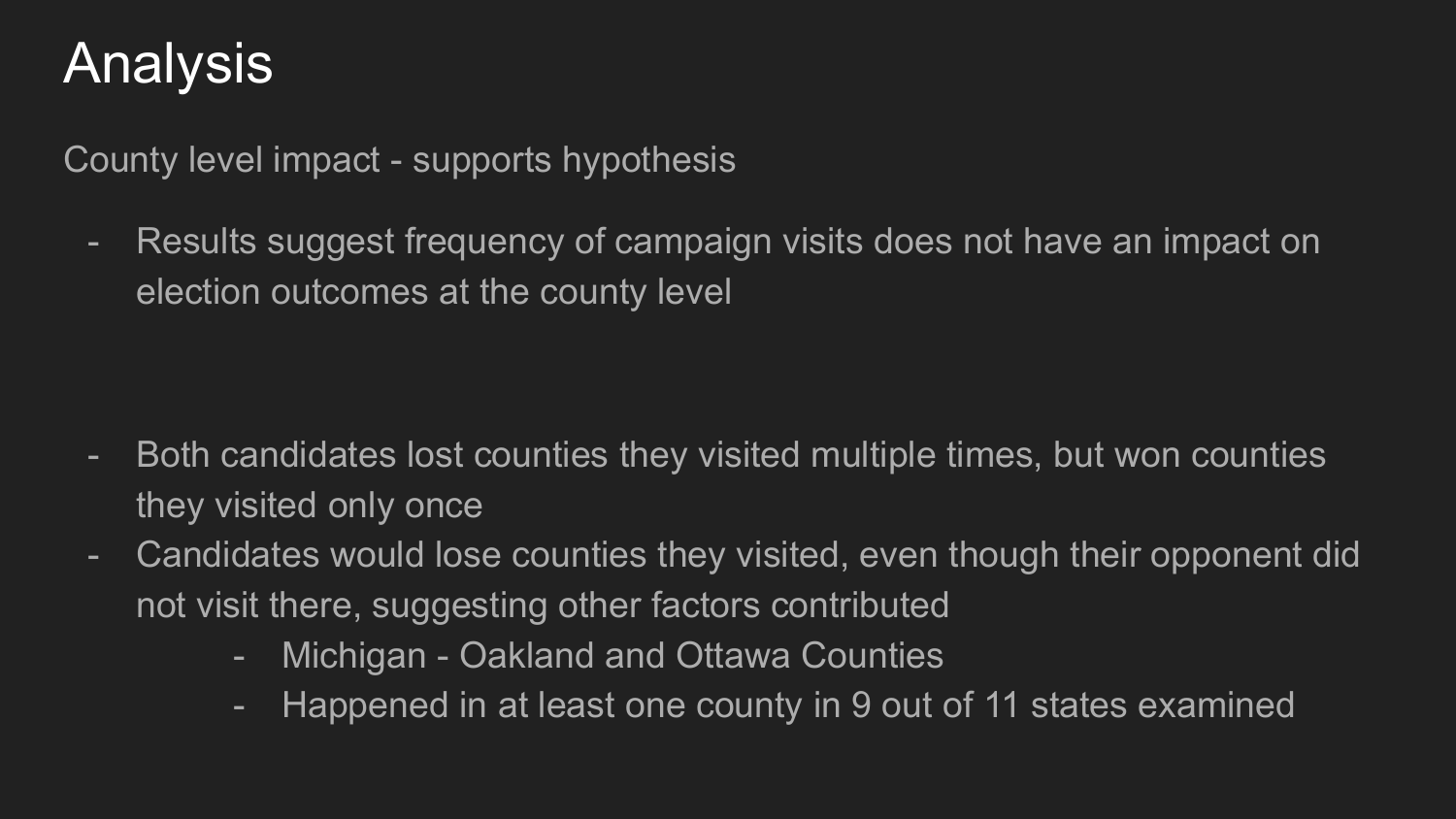### Analysis

State level impact - additional finding

- Trump's higher number of counties visited and states won compared to Clinton suggests that campaign visit frequency has an impact on election outcomes at the state level.

Outliers:

- Virginia, Colorado, New Hampshire
	- States won by Clinton that Trump made significantly more visits to
	- Suggest that the impact of the frequency of campaign visits is minimal